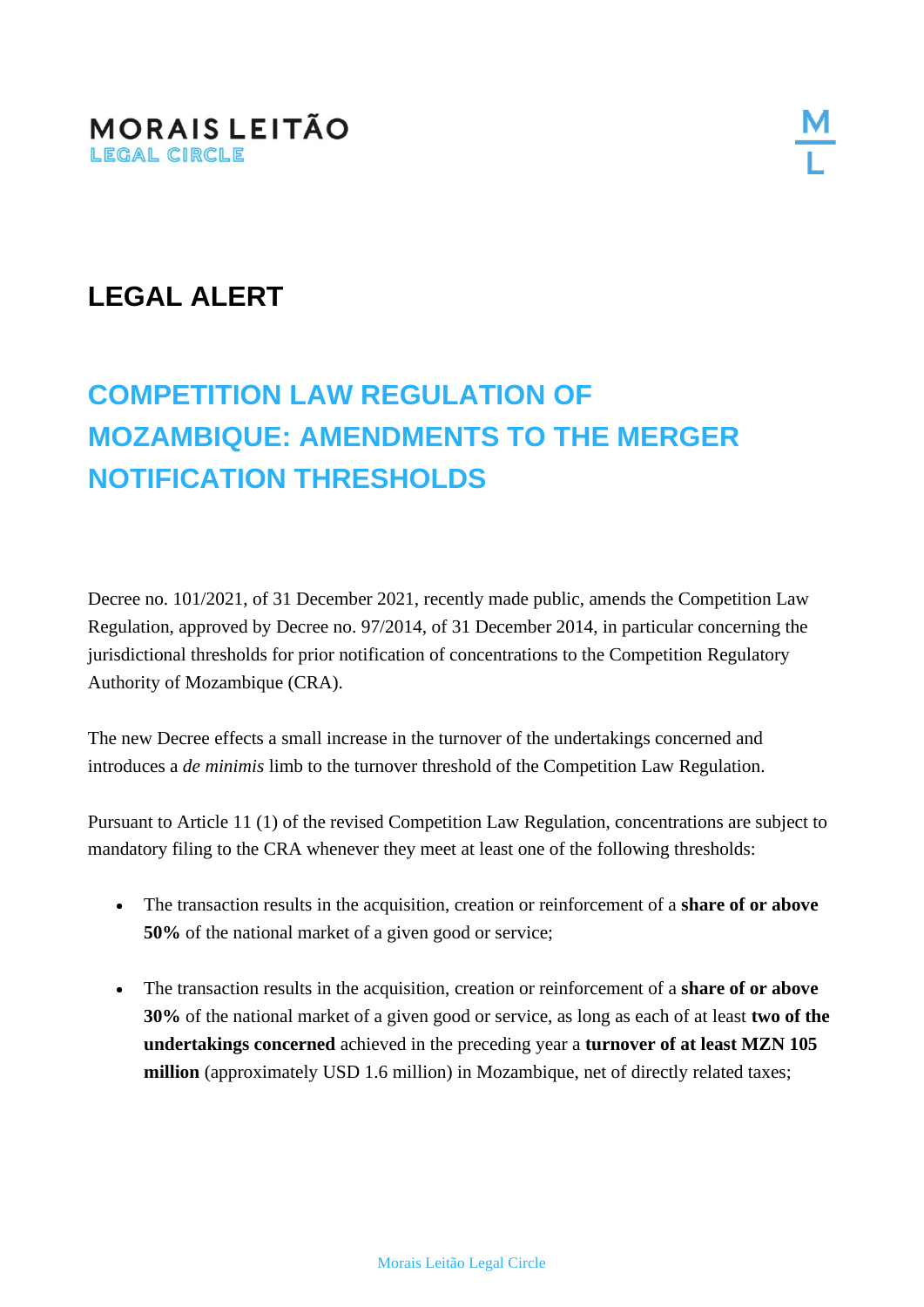## **MORAIS LEITÃO** LEGAL CIRCLE

• The **combined turnover** of all the undertakings concerned in Mozambique in the preceding year exceeds **MZN 925 million** (approximately USD 14.5 million), as long as each of at least **two of the undertakings concerned** achieved in the preceding year a turnover of at least **MZN 105 million** (approximately USD 1.6 million) in Mozambique, in both cases net of directly related taxes.

While the notification thresholds in Mozambique are still relatively low, the introduction of a *de minimis* limb to the turnover threshold is a positive and welcome change, since from now on the threshold will be met only if at least two of the undertakings concerned (*e.g.*, the Acquirer and the Target, in an acquisition of sole control) have a meaningful presence in Mozambique.

This means that transactions where only one of the undertakings concerned is active in Mozambique will only be subject to mandatory filing to the CRA if they result in the creation or reinforcement of a 50%-plus market share in one or more relevant markets.

Pursuant to Article 17 of the Competition Law Regulation, the simplified review procedure continues to apply to transactions which do not meet the mandatory notification thresholds. Decree no. 101/2021 nevertheless clarifies that in such cases, at least two of the undertakings concerned should achieve a turnover above MZN 105 million (approximately USD 1.6 million) in Mozambique.

Besides the voluntary notification transactions covered by Article 17, it is hoped that the CRA continues to accept filings based on the simplified notification form in the case of transactions subject to mandatory filing, but which in a preliminary assessment do not raise competition concerns (*e.g.*, where market shares do not exceed the 30% lower market share threshold), as foreseen in CRA Resolution no. 1/2021, of 22 April, approving the Notification Forms Regulation. Decree no. 101/2021 entered into force with immediate effect. Companies planning M&A projects with impact in Mozambique should therefore consider the revised notification thresholds in their jurisdictional assessments of whether the transaction is subject to mandatory filing to the CRA.